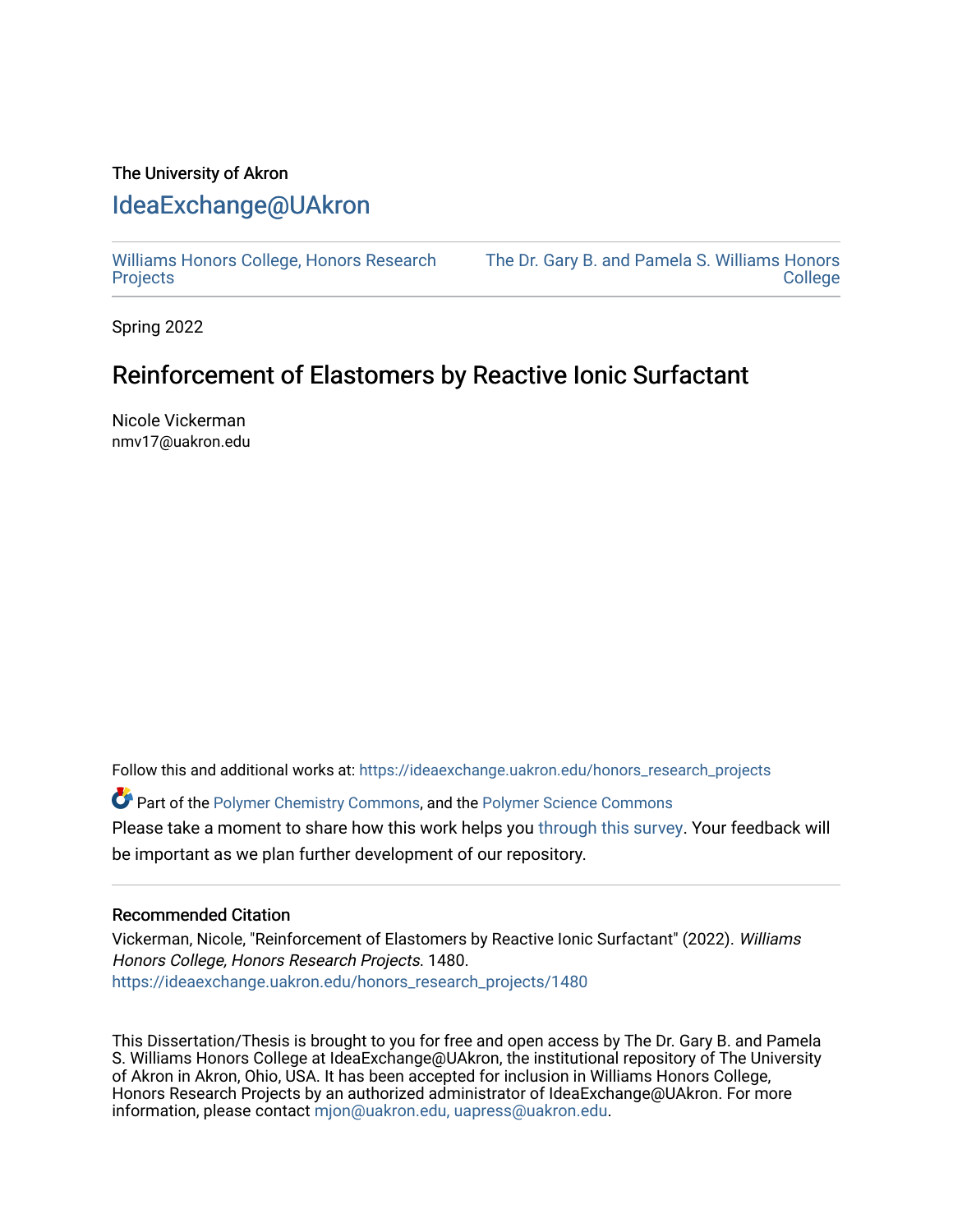# **Reinforcement of Elastomer by Reactive Ionic Surfactant**

WHC Honors Research Project

University of Akron

Nicole Vickerman

Department of Chemical, Biomolecular, and Corrosion Engineering

Department of Polymer Science

April 2022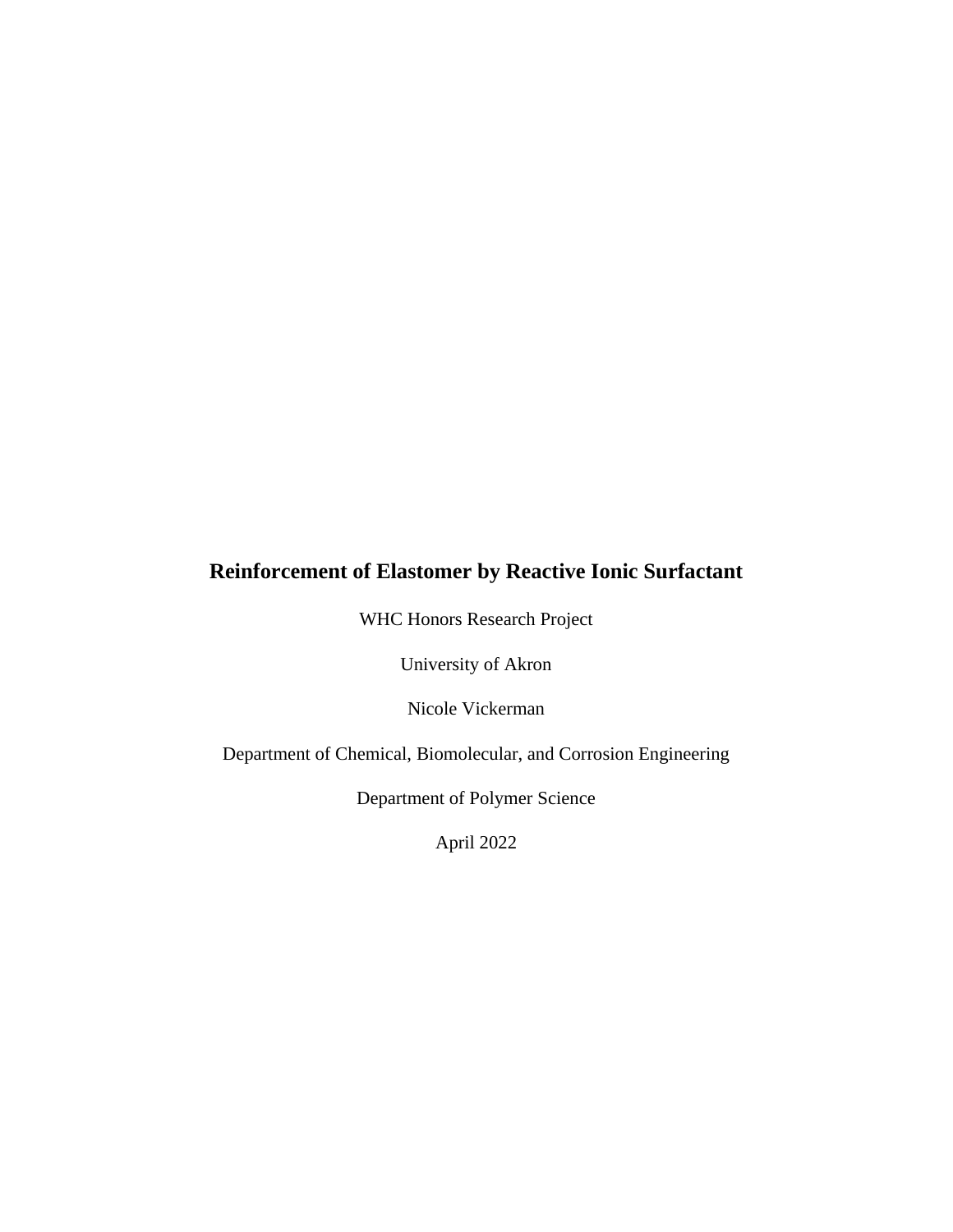### **Abstract**

Elastomers without cross-linking agents or fillers do not have the necessary properties for practical applications in the rubber industry. Elastomers must be reinforced with fillers and/or cross-linking agents to achieve the needs of physical and mechanical properties for commercial products. Sodium octyl 6-mercaptohexyl phosphate (SOMP) and sodium ethyl (6 mercaptohexyl) phosphate (SEMP) were used to investigate the influence of a reactive ionic surfactant and its influence on the physical properties of peroxide crosslinked styrene butadiene rubber (SBR). SEMP and SOMP were both found to be able to be grafted successfully on to the SBR chains within the rubber using extraction testing and IR spectra analysis. The two surfactants also improved mechanical strength properties of SBR when mixed at various concentrations using tensile testing. More research needs to be pursued in this area to find the optimum concentration of each surfactant while mixed in rubber. Blends of these two surfactants could also be considered. Other ionic compounds can be investigated in hopes of better physical crosslinking and ease of use small scale and eventually large scale.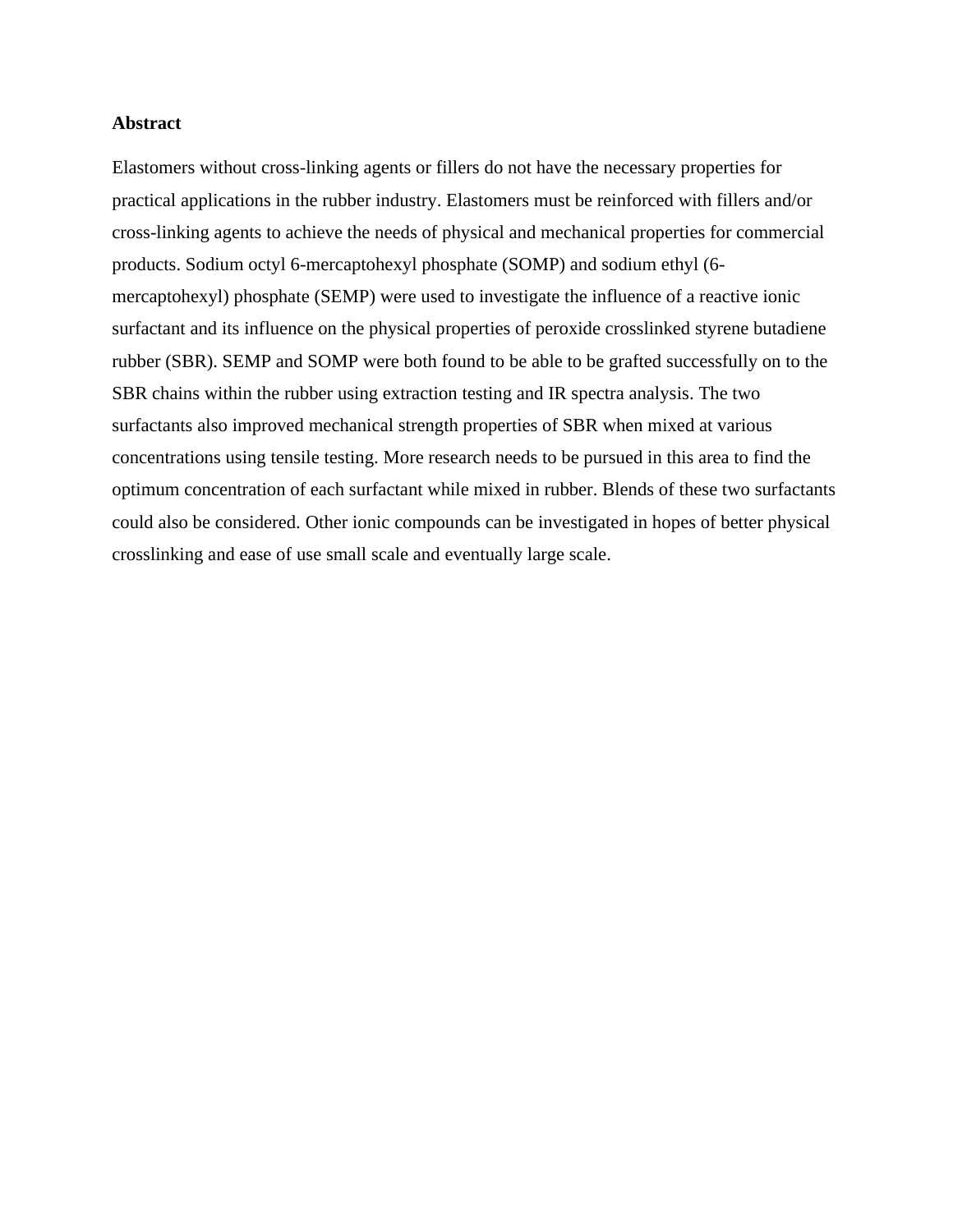### **Introduction**

Elastomers without cross-linking agents or fillers do not have the necessary properties for practical applications in the rubber industry. Elastomers must be reinforced with fillers and/or cross-linking agents to achieve the needs of physical and mechanical properties for commercial products. Sodium octyl 6-mercaptohexyl phosphate (SOMP) and sodium ethyl (6 mercaptohexyl) phosphate (SEMP) were used to investigate the influence of a reactive ionic surfactant and its influence on the physical properties of peroxide crosslinked styrene butadiene rubber (SBR). SOMP and SEMP were chosen due to previous knowledge of synthesis and reactivity with different type of rubbers, including SBR. Dicumyl peroxide (DCP) is a crosslinking agent used in the formulation of each surfactant/SBR sample. Varying DCP can vary the crosslink density and possibly extent of reaction of surfactant to the rubber. The goal of the project was to determine whether SEMP or SOMP could physically crosslink with SBR and whether it created a stronger material than unmodified SBR.

Previous research by Qian [1] has been essential to the advancement of this stage of the research. We found that SOMP was not capable of reacting with cis 1,4-polyisoprene. However, due to the promising research of the surfactant itself, it was decided to continue using SOMP and other similar surfactants with other types of rubber including SBR.

#### **Experimental Methods**

#### Synthesis of SOMP/SEMP

In a 200 mL Schlenk reaction flask, 0.05 mol phosphoryl chloride (POCl<sub>3</sub>) and 100 mL anhydrous diethyl ether were added under nitrogen. The flask was placed in an ice bath. In another flask under nitrogen as well, 0.05 mol anhydrous alcohol, ethanol or octanol, and 0.05 mol anhydrous triethylamine was mixed. The second mixture was then added dropwise to the reaction flask. The reaction continued for 30 minutes. Precipitation of triethylammonium chloride was noted. A third flask of 0.05 mol 6-mercapto-1-hexanol and 0.05 mol anhydrous triethylamine was mixed under nitrogen. The contents of the third flask were then added dropwise to the reaction flask. The reaction was allowed to proceed overnight (approximately 18 hours), and the ice bath was allowed to come to room temperature (20° C).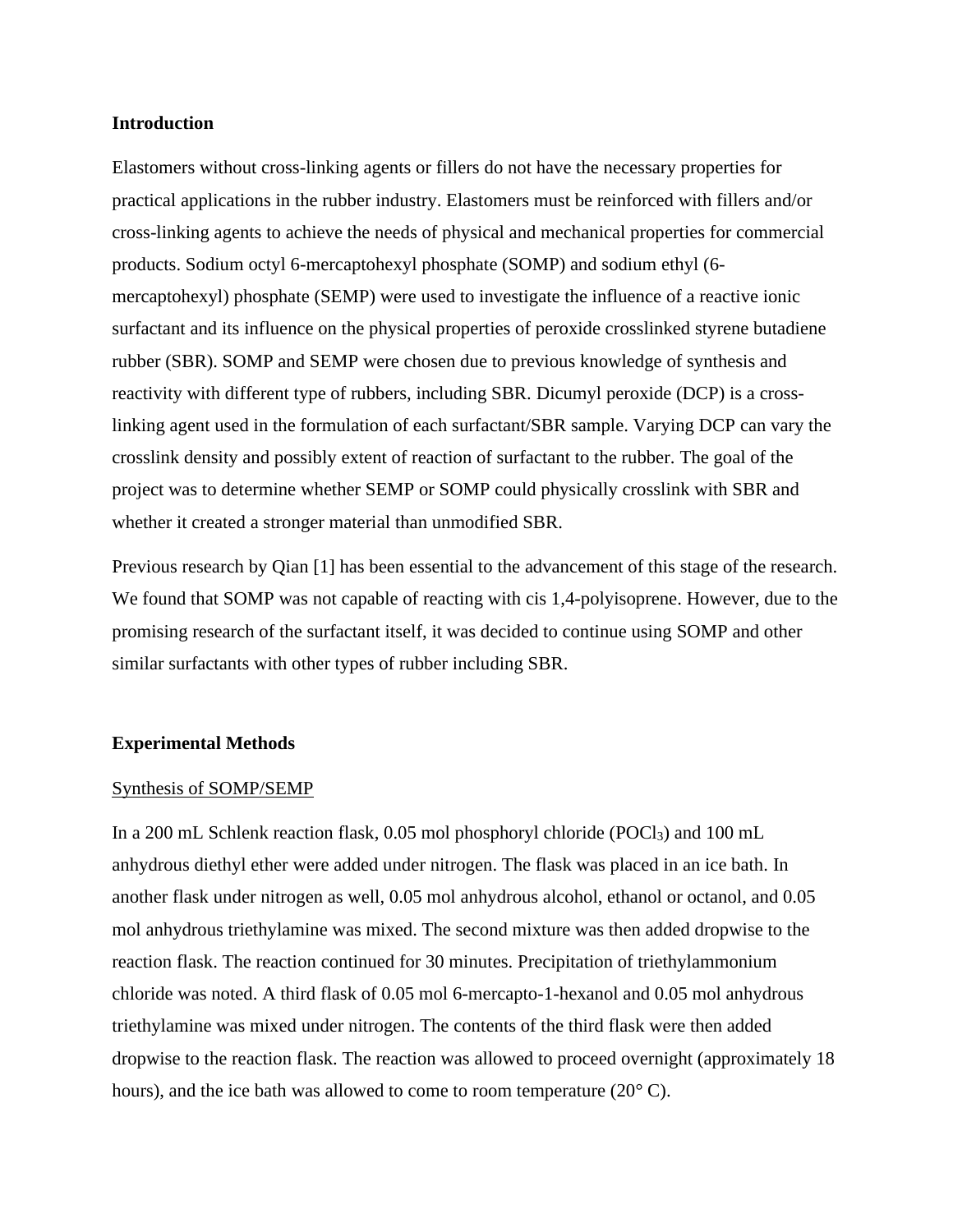The crude product was separated from the triethylammonium chloride precipitate by filtration. 0.25 mol of DI water was added to the mixture and mixed for 2 days at room temperature. After 2 days, another 30 mL of water was added to the solution and the aqueous phase was extracted with 20 mL of diethyl ether 3 times. The diethyl ether was removed via vacuum. The experiment yielded 10.90 g hydrogen ethyl 6-mercaptohexyl phosphate (HEMP) or 14.44 g hydrogen octyl 6-mercaptohexyl phosphate (HOMP). These are intermediate products of SEMP and SOMP, respectively. The molecular structures of these products are in **Fig. 1**. HEMP produced a 90.0% yield and HOMP produced an 88.5% yield.

50 mL ethanol was added to HEMP (or HOMP) to dissolve the intermediate products. Then, a 0.1 M solution of sodium hydroxide in ethanol was added dropwise until the solution was neutralized. The solvent was then removed via vacuum. A crude final product was collected at this point of 11.96 g SEMP and 15.47 g SOMP. The product was finalized using 45 mL chloroform to either SEMP or SOMP and then reprecipitated in 450 mL hexane. The temperature of the solution was reduced to -45°C. The liquid was then decanted from the product. The product was then dried via vacuum. The molecular structures of SEMP and SOMP are in **Fig. 2**. Final collection of products revealed an 82.0% yield or 10.84 g of SEMP and a 72.5% yield or 12.63 g SOMP.

hydrogen octyl 6-mercaptohexyl phosphate - HOMP



 $O \searrow 0$ H **SH** 

hydrogen ethyl 6-mercaptohexyl phosphate - HEMP

**Figure 1.** The figure above shows the molecular structure of the intermediate products, hydrogen ethyl 6-mercaptohexyl phosphate (HEMP) and hydrogen octyl 6-mercaptohexyl phosphate (HOMP) created during the synthesis of sodium octyl 6-mercaptohexyl phosphate (SOMP) and sodium ethyl (6-mercaptohexyl) phosphate (SEMP).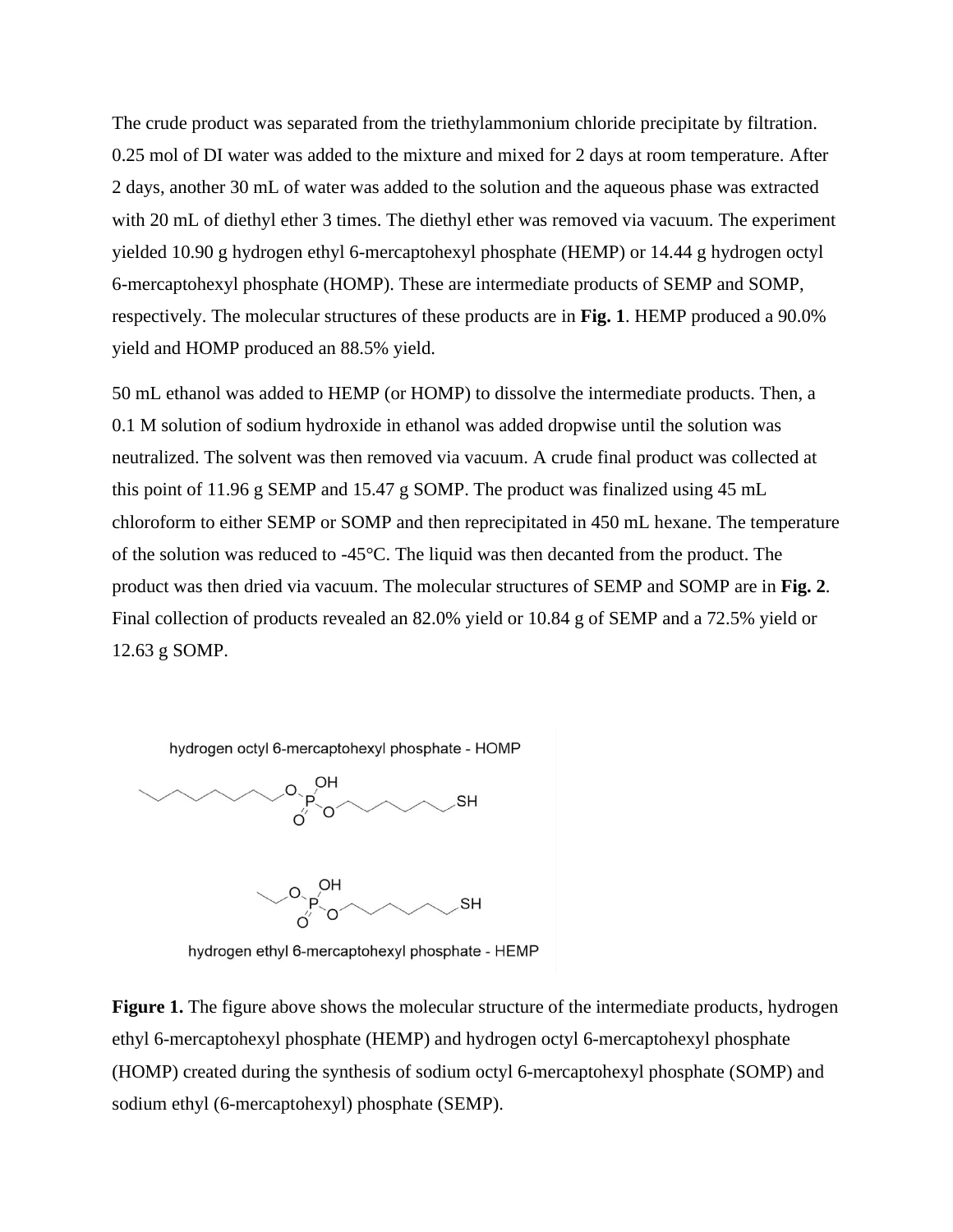sodium octyl 6-mercaptohexyl phosphate - SOMP



sodium ethyl 6-mercaptohexyl phosphate - SEMP

**Figure 2.** The above figure shows the molecular structures of the final products sodium octyl 6mercaptohexyl phosphate (SOMP) and sodium ethyl (6-mercaptohexyl) phosphate (SEMP).

#### Compounding and vulcanization

The formulations of rubber compounds are shown in **Table 1**. BUNA VSL 5025-2 HM (96.25 parts per hundred rubber (phr)) and Budene 1207 (30 phr) were both mixed in a Masterbatch for all compounds. BUNA VSL 5025-2 HM has 26.25 phr oil in it while Budene 1207 has 0 phr oil in it. Each rubber compound was first solution mixed in 1-L beaker with approximately 600 mL of chloroform, SBR, and X phr of the surfactant. The solution was allowed to mix for 1 day until incorporated. The solvent was then allowed to evaporate over approximately 2 days at room temperature and then pumped under vacuum for 3-5 days. Once dry, the rubber compound was milled on a two-roll mill at 50°C with 0.3 phr DCP. The finished compound was cured at 160°C for 30 minutes to form sheets on a curing press. The curing time was measured using moving-die rheometer.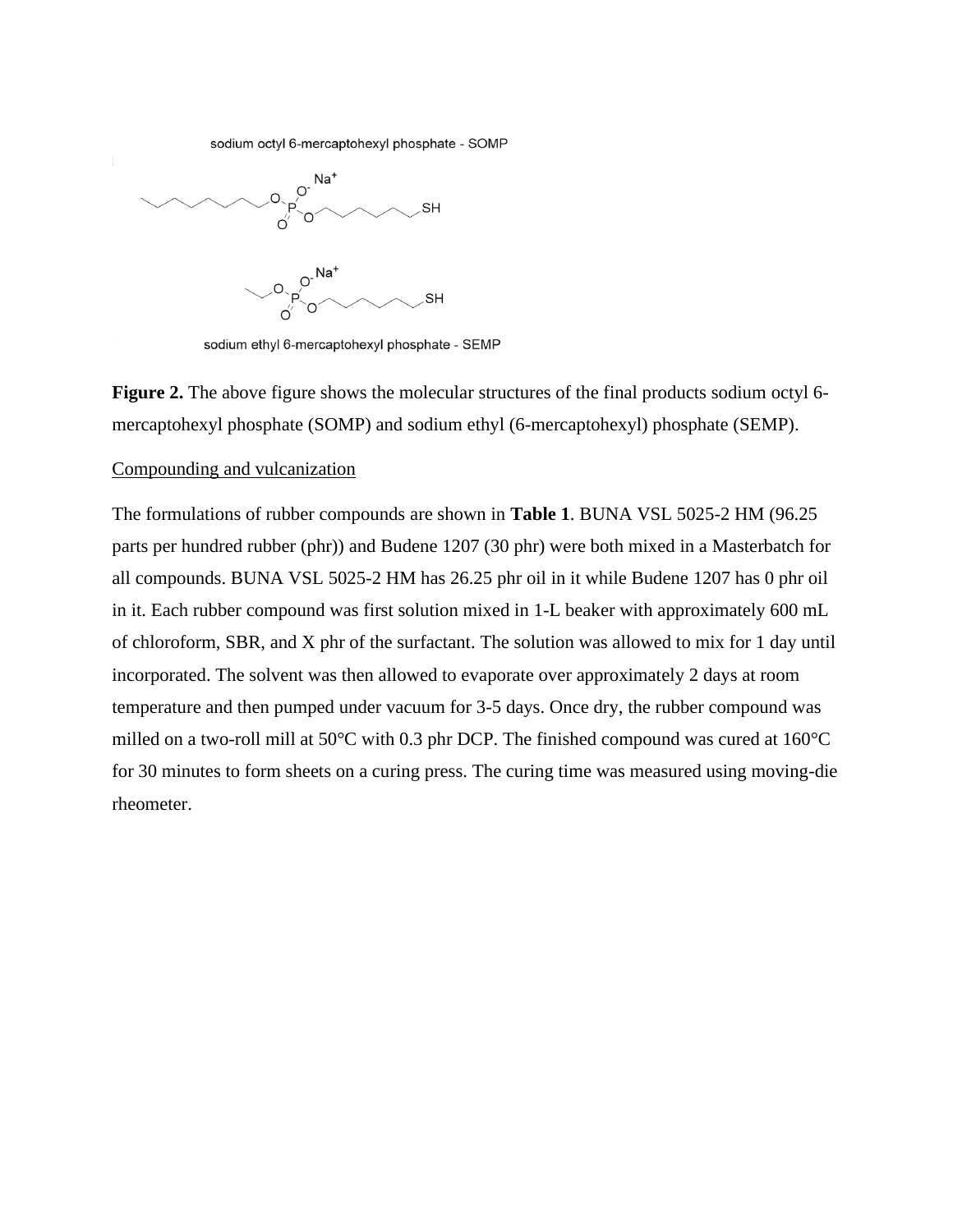| Compound         | <b>Masterbatch SBR (phr)</b> | <b>SOMP</b> (phr) | <b>SEMP</b> (phr) | $DCP$ (phr) |
|------------------|------------------------------|-------------------|-------------------|-------------|
| 0 phr Surfactant | 100                          | $\theta$          | $\theta$          | 0.3         |
| (Unmodified)     |                              |                   |                   |             |
| 5 phr SOMP       | 100                          | 5                 | $\theta$          | 0.3         |
| 15 phr SOMP      | 100                          | 15                | $\Omega$          | 0.3         |
| 5 phr SEMP       | 100                          | $\overline{0}$    | 5                 | 0.3         |
| 10 phr SEMP      | 100                          | $\boldsymbol{0}$  | 10                | 0.3         |
| 15 phr SEMP      | 100                          | $\theta$          | 15                | 0.3         |

**Table 1.** Formulations of rubber compounds

## Moving-Die Rheometer

Moving-Die Rheometer (MDR) was used to measure the curing curve of different rubber at 160 <sup>o</sup>C for 45 minutes. Under a constant amplitude (7% strain) of oscillation at a given temperature, vulcanization is measured by the increase of torque.

## Tensile Test

Tensile specimens were cut with an ASTM D412 Type C dumbbell die. Dumbbell samples were held with a 70 mm gap distance and attached extensometer with the initial gap of 20 mm was applied to measure the strain. Three tensile specimens were assessed in each case. The crosshead speed was 50 mm/min.

### Extraction Test

About 0.5 grams of cured sample was weighed and immersed in chloroform for 5 days at room temperature. The chloroform was exchanged twice within this time period. The solvent taken from the samples was dried and the left-over material was characterized via NMR.

### Stress Relaxation

Stress relaxation was used to determine the crosslink density of each sample. Approximately 0.5 grams of cured sample was weighed and immersed in THF to remove oil. The THF was exchanged twice. The experiment was done at  $60^{\circ}$ C at 5% strain.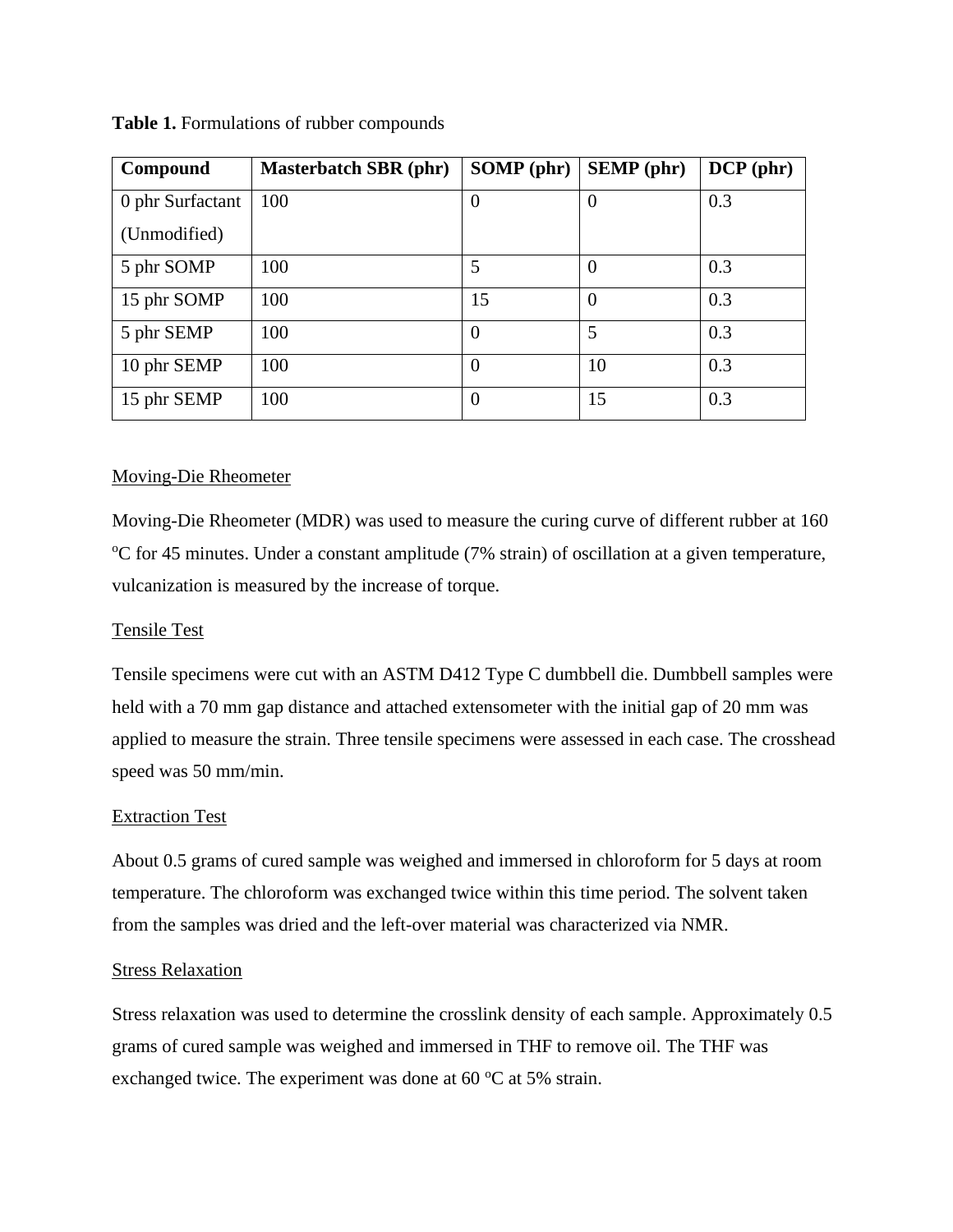## Dynamic Mechanical Analysis

Dynamic mechanical analysis (DMA) was used to characterize the viscoelasticity and the glass transition temperature of the rubber. A temperature sweep was completed with a range of -50 °C to 175 °C at a 5% strain, 1 Hz, and 3 °C/min.

## **Results and Discussion**

Overall, six rubber samples were formulated using the recipes found in **Table 1**. Three of them were SEMP samples ranging from concentrations of 5 phr to 15 phr. Two SOMP samples were made at 5 phr and 15 phr concentrations.



## Curing Kinetics of SEMP

**Figure 3.** The figure above shows the curing kinetics of SEMP.

Using MDR, the curing kinetics were found for all SEMP samples. From **Fig. 3** above, one can see that the t<sub>90</sub> for each sample was about 30 minutes. This result confirmed that the cure time for each sample should be 30 minutes. As the concentration of SEMP increases, the torque also increases as seen in **Fig. 3**. There is not a very large increase in torque when changing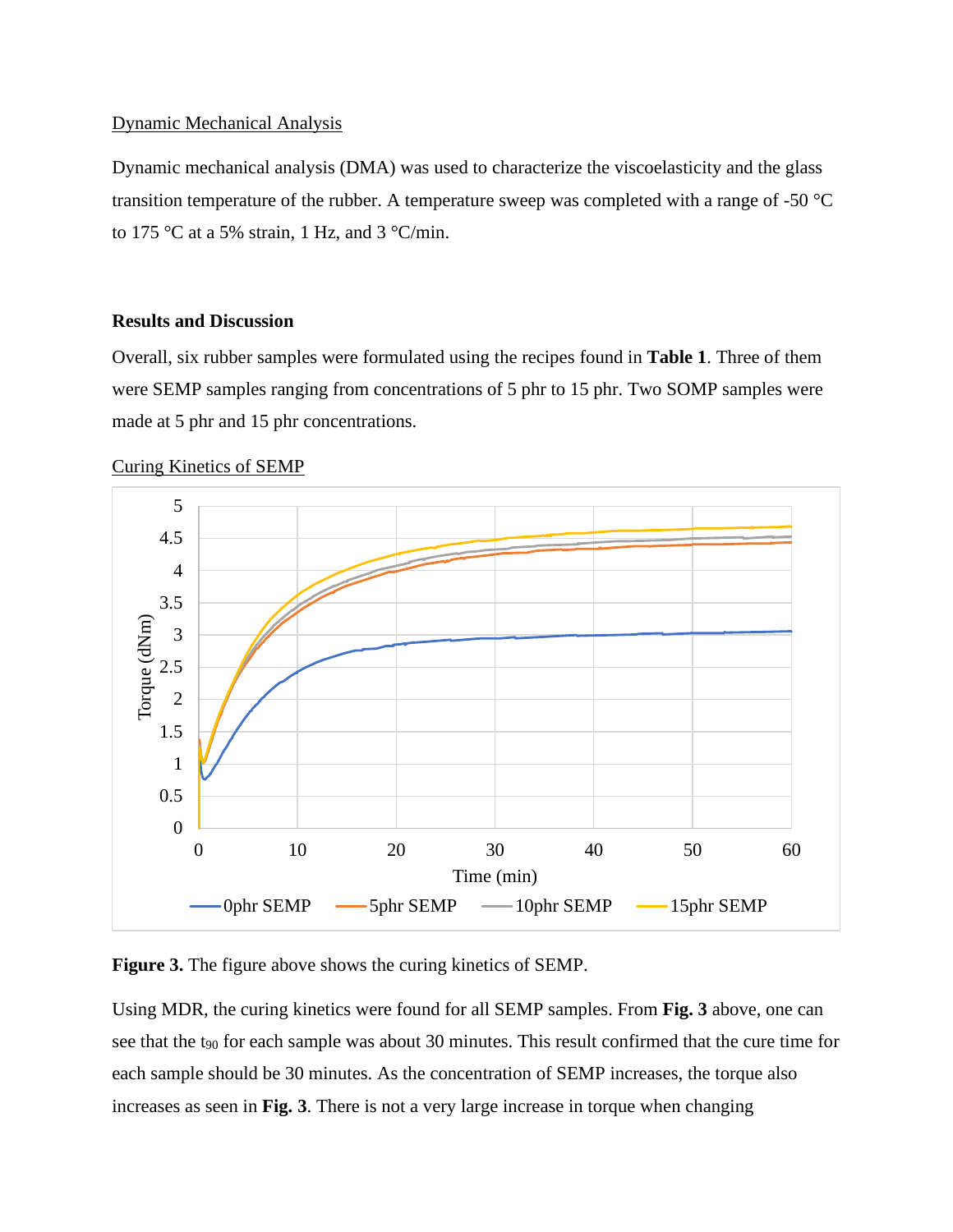concentration between 5 phr to 15 phr however. This difference seen is statistically insignificant due to the testing methods reproducibility of ASTM D5289. The difference seen between 0 phr and 5 phr is significant, however. The surfactant increases the torque which signifies a stiffer rubber.



#### Curing Kinetics of SOMP

**Figure 4.** The figure above shows the curing kinetics of SOMP.

Using MDR, the curing kinetics were found for all SOMP samples. From **Fig. 4** above, one can see that the t<sub>90</sub> for each sample was 30 minutes. This result confirmed that the cure time for each sample should be 30 minutes. As the concentration of SOMP increases, the torque also increases as seen in **Fig. 4**. There is not a very large increase in torque when changing concentration between 5 phr to 15 phr however. This difference seen is statistically insignificant due to the testing methods reproducibility of ASTM D5289. The difference seen between 0 phr and 5 phr is significant, however. The surfactant increases the torque which signifies a stiffer rubber.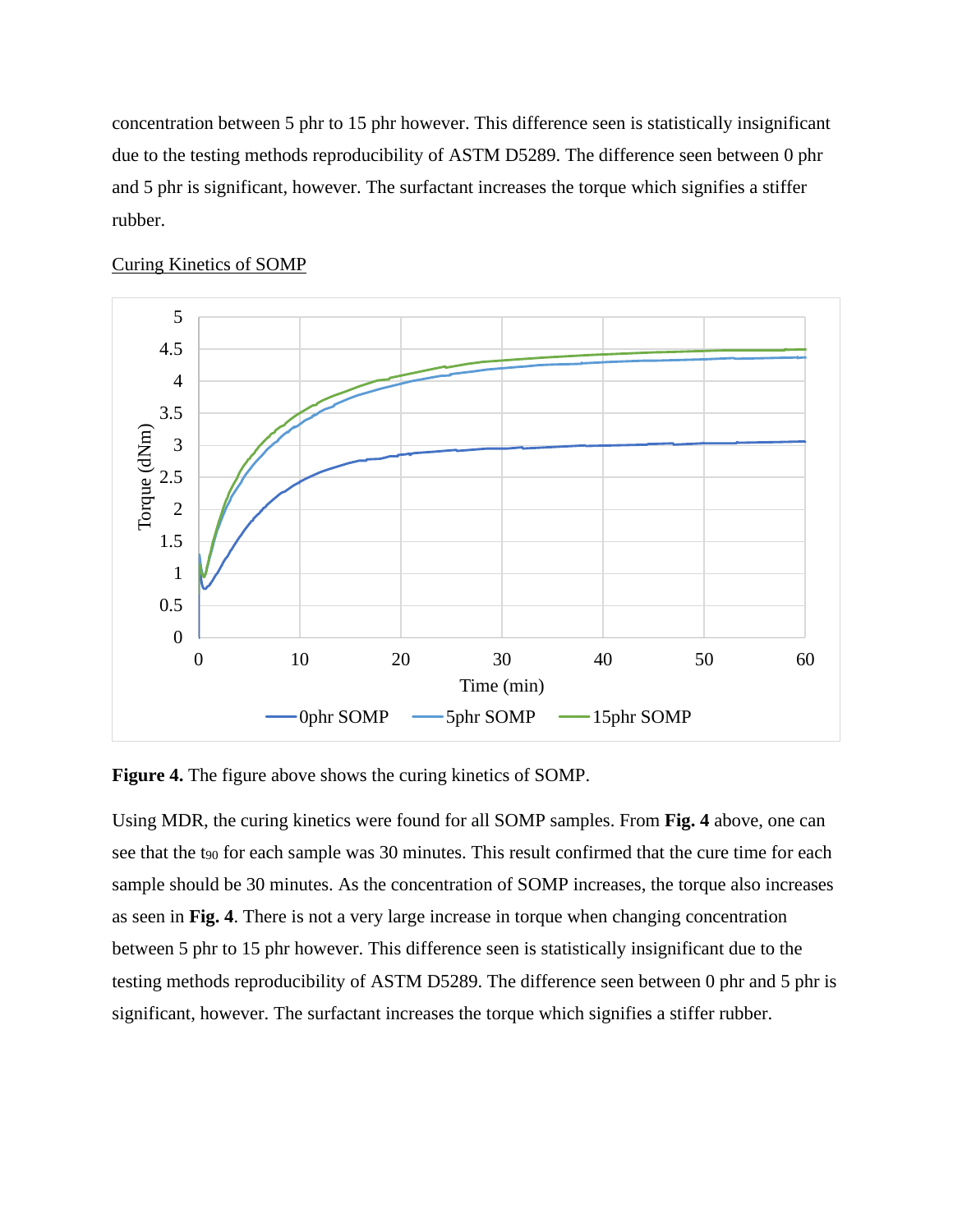# Tensile Curves of SEMP/SOMP



**Figure 5.** The figure above shows the representative curves for all rubber compounds tested. The blue curves show SEMP in SBR as various concentrations. The red curves show SOMP in SBR at various concentrations.

From **Fig. 5**, the smaller surfactant, SEMP, modified with SBR has better reinforcement properties than the larger surfactant modified with SBR. All modified SBR compounds had better reinforcement properties than unmodified SBR. SEMP and SOMP are reinforcing the compound.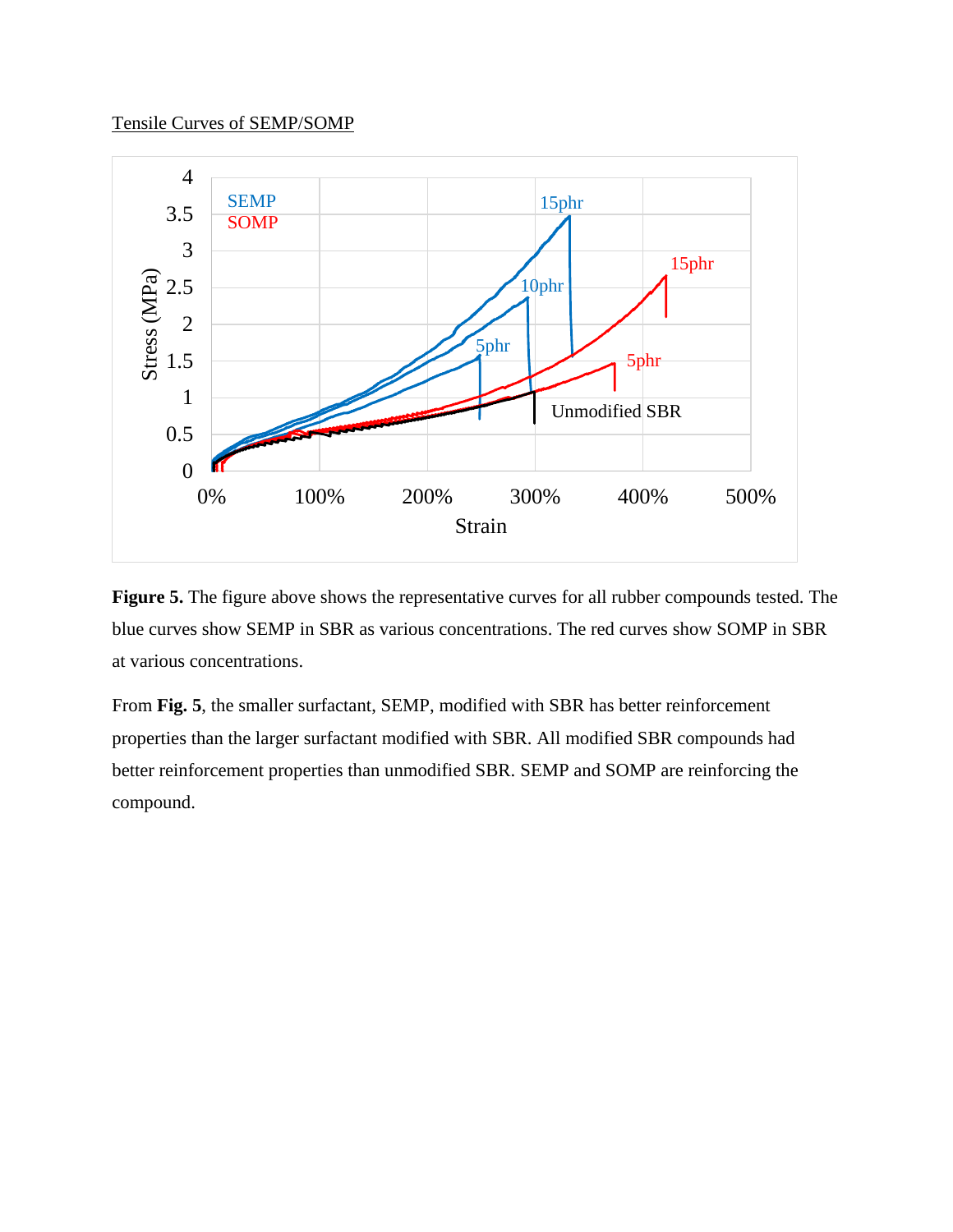## DMA of SEMP/SOMP



**Figure 6.** The figure above shows the temperature verse tan δ DMA curves for unmodified SBR, 15 phr SOMP in SBR, and 15 phr SEMP in SBR. From this data, one was able to calculate the glass transition temperatures of each rubber compound to be -25°C, -18°C, and -17°C respectively.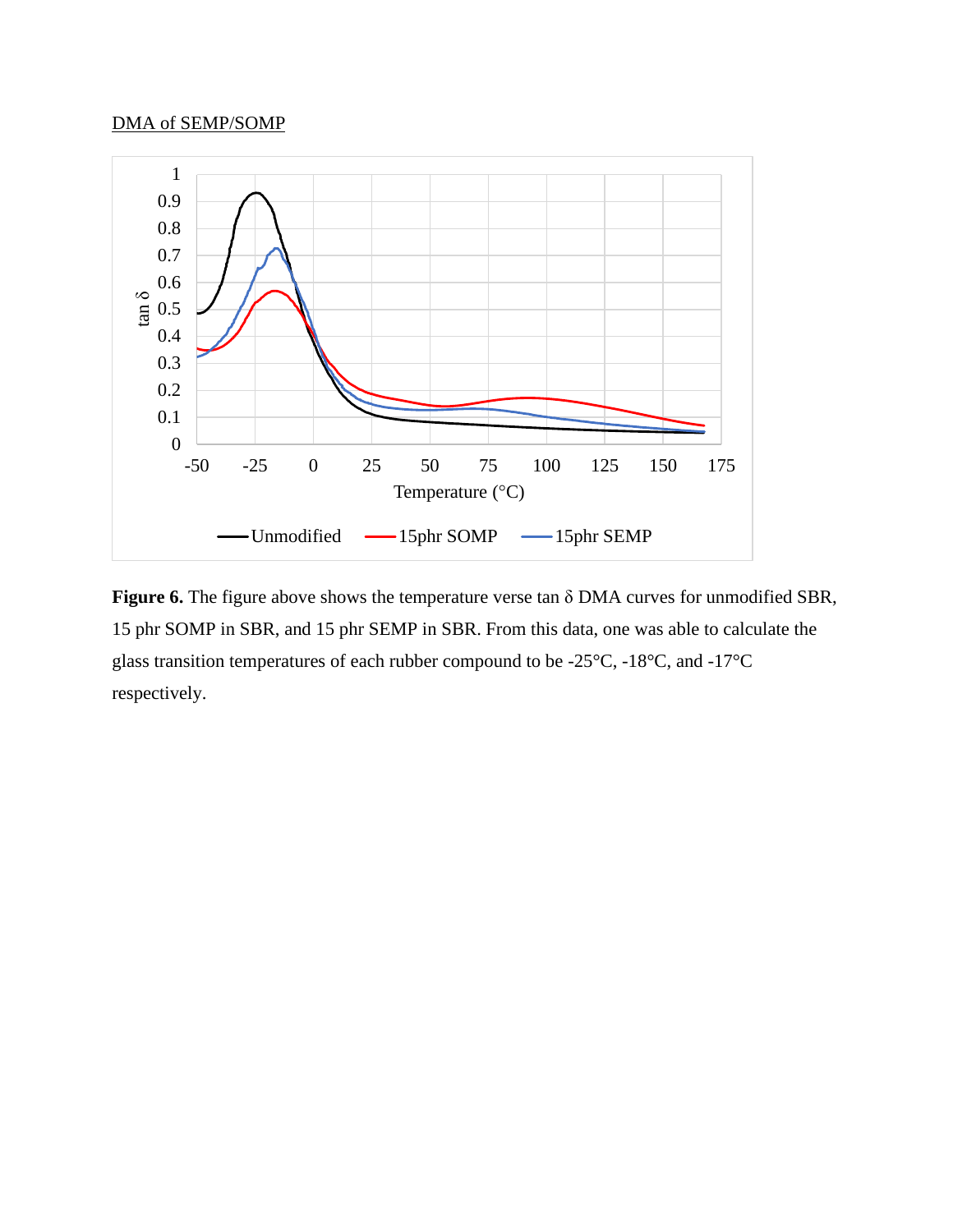

Figure 7. The figure above shows temperature vs storage modulus DMA curve for unmodified SBR, 15 phr SOMP in SBR, and 15 phr SEMP in SBR. From observation of the graph there is no transition to a secondary plateau modulus.

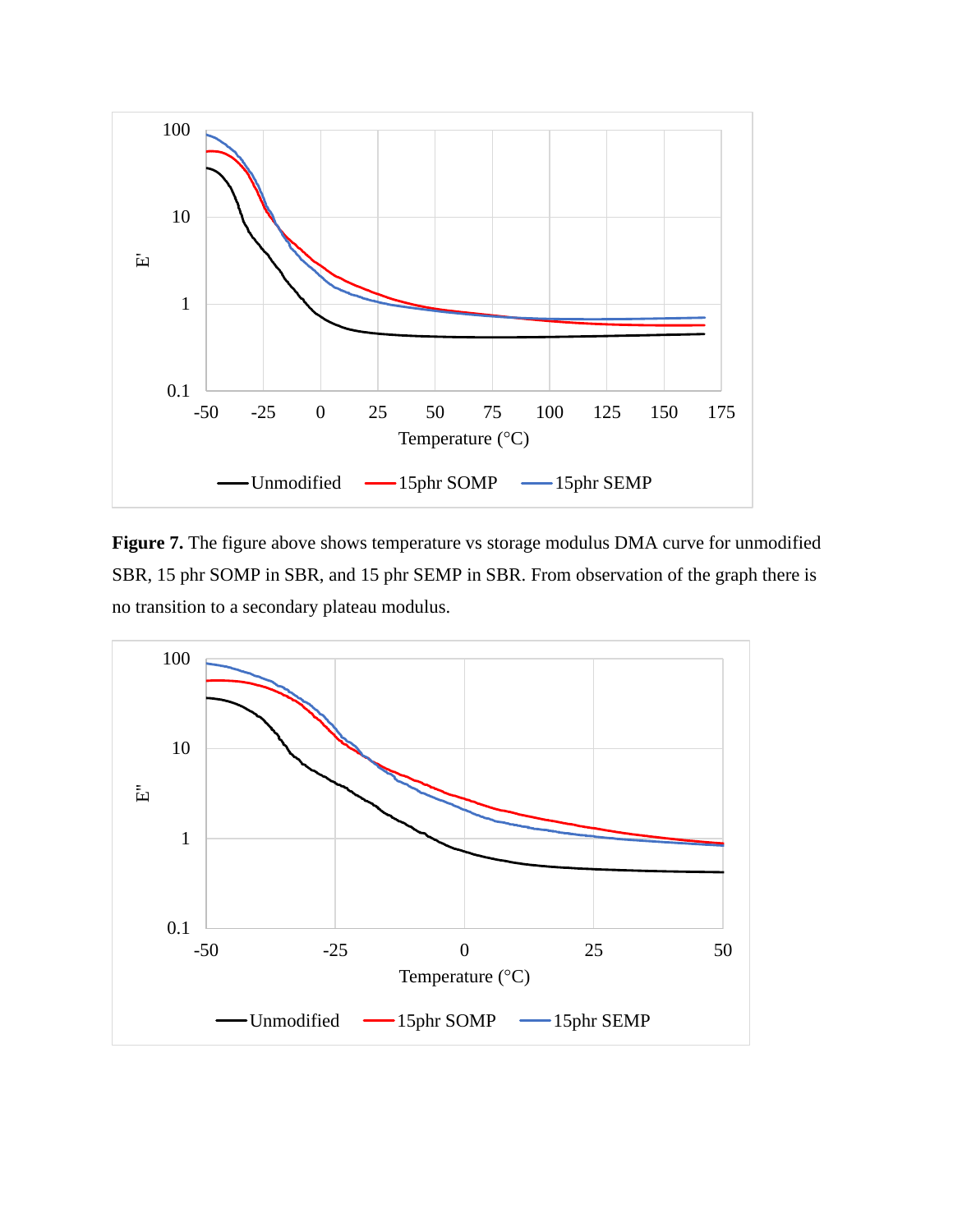**Figure 8.** The figure above shows temperature vs loss modulus DMA curve for unmodified SBR, 15 phr SOMP in SBR, and 15 phr SEMP in SBR. From observation of the graph there is no transition to a secondary plateau modulus.

## Extraction Tests

Table 2. The table below shows the calculated amount of extracted solids, oil in formulation, and SOMP in formulation.

| SBR        |      | Extracted Solids $(\% )$   Oil in Formulation $(\% )$ | SOMP in Formulation $(\% )$ |
|------------|------|-------------------------------------------------------|-----------------------------|
| 5phr SOMP  | 20.4 | 20.0                                                  |                             |
| 15phr SOMP | 19.3 | 8.6                                                   | 10.6                        |



**Figure 9.** The above NMR graphs show a comparison between BUNA VSL 5025-2 HM, Bundane 1207, extract from 15 phr SOMP, and extract from 5 phr SOMP.

From **Table 2**, the amount of extracted solids is similar to that of oil in the formulation therefore concluded that it was mostly oil extracted from each rubber sample. To confirm NMR was taken of each extracted sample shown in **Fig. 9**. The only peaks that show in either extraction graph are the same peaks of that in the two rubber graphs and oil. This allows the conclusion that mostly oil was extracted from the two SOMP samples.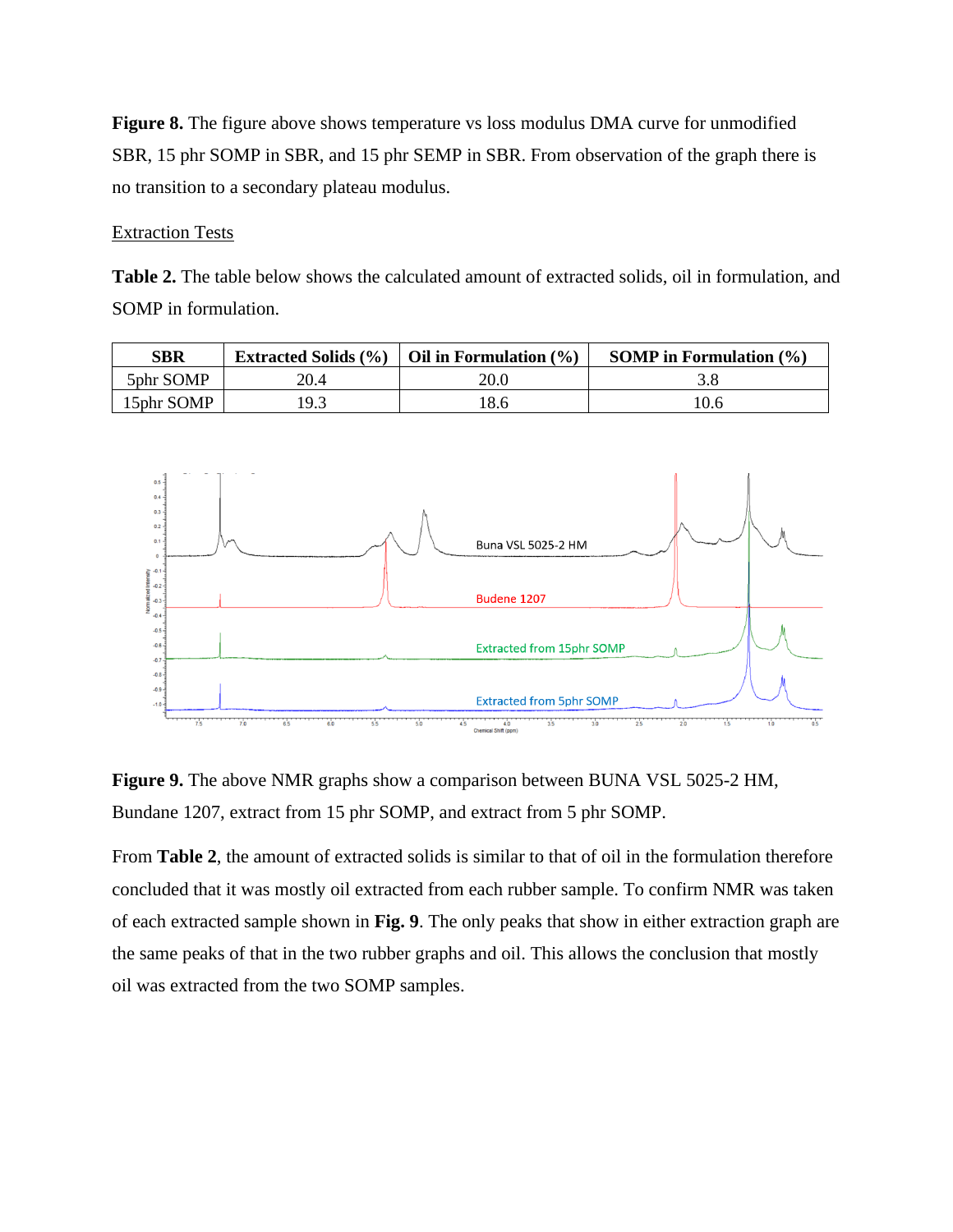# IR Spectra



**Figure 10.** The graph above shows the IR spectra comparison between SEMP (blue) and SOMP (red) surfactants. There were two main peaks present in each spectrum located at 1237 cm<sup>-1</sup> ( $\alpha$ ) and 1058 cm<sup>-1</sup> ( $\beta$ ).



Figure 11. The graph above shows the IR spectra comparison between all SEMP concentrations. The black lines are 5 phr SEMP in SBR before and after extraction, while the blue lines are 15 phr SEMP in SBR before and after extraction.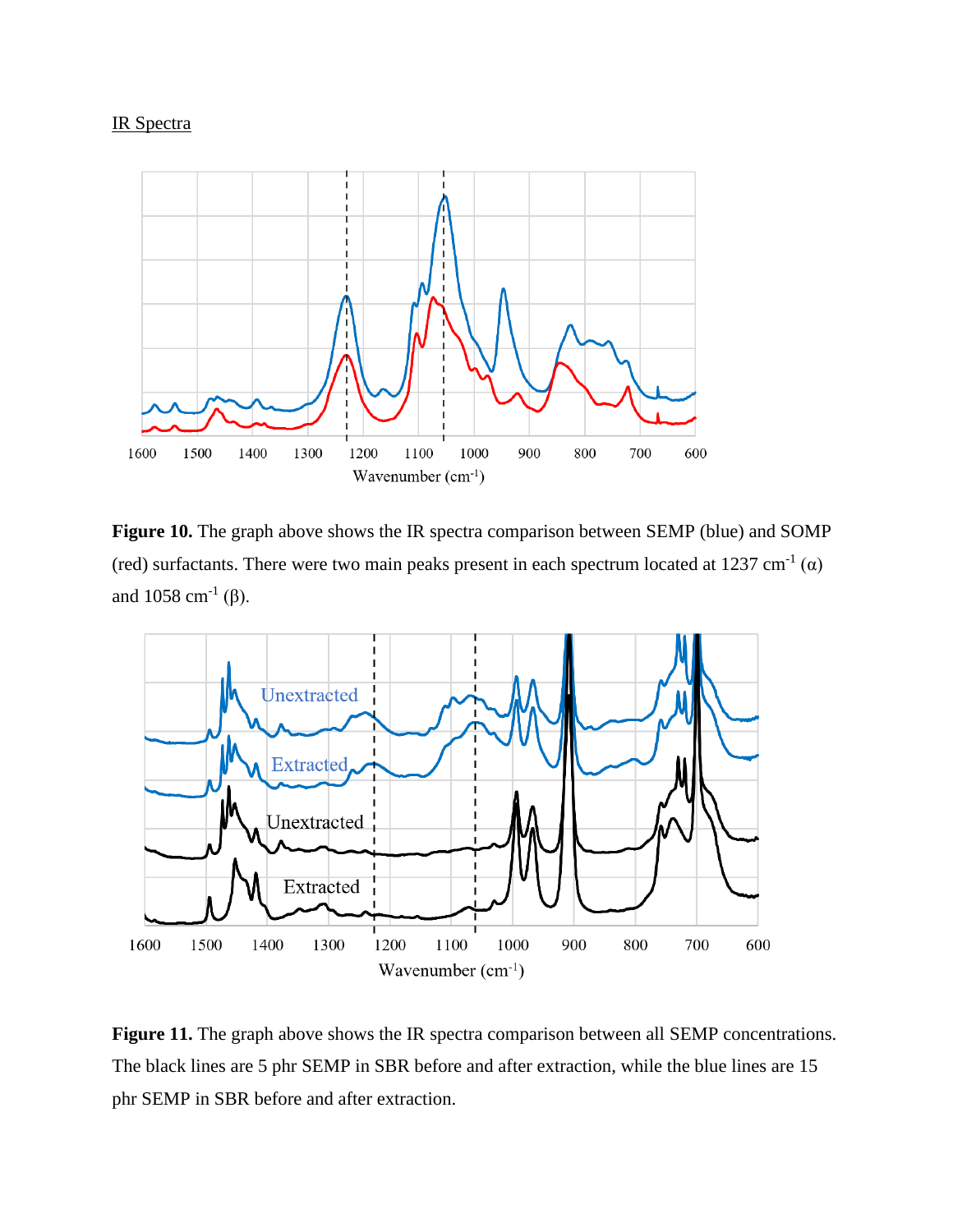From **Fig. 11**, at α and β, the samples before and after extraction show the approximately the same intensity of each peak showing that the surfactant does not get extracted. The surfactant, SEMP, is grafted to the rubber using the thiolene reaction which then associate to form physical crosslinking. This result shows that some of the phosphate diester remains in the rubber after extraction.



**Figure 12.** The graph above shows the IR spectra comparison between all SOMP concentrations. The black lines are 5 phr SOMP in SBR before and after extraction, while the red lines are 15 phr SOMP in SBR before and after extraction.

From **Fig. 12**, at α and β, the samples before and after extraction show the approximately the same intensity of each peak showing that the surfactant does not get extracted. The surfactant, SOMP, is grafted to the rubber using the thiolene reaction which then associate to form physical crosslinking. This result shows that some of the phosphate diester remains in the rubber after extraction.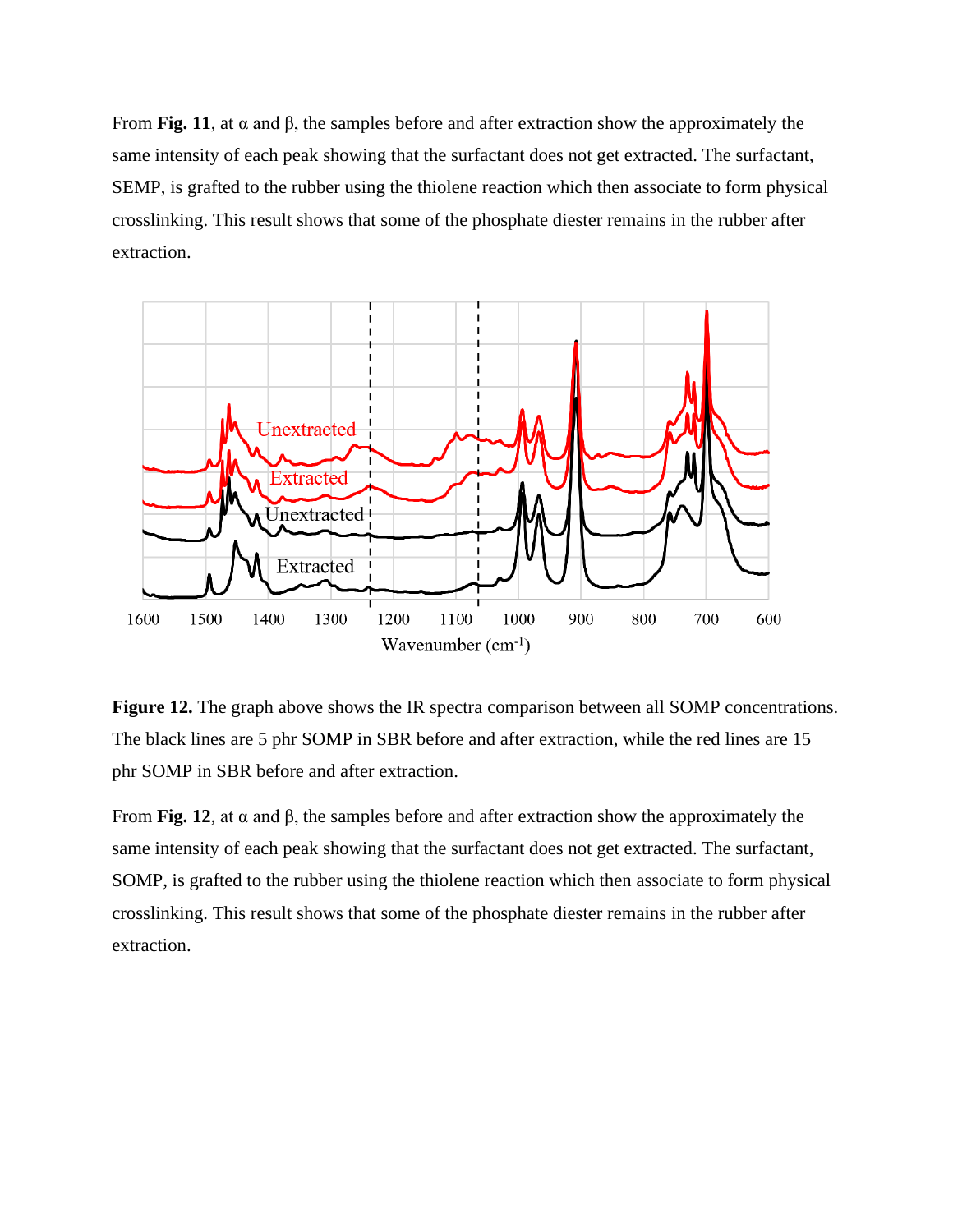### **Stress Relaxation**



**Figure 14.** The graph above shows the relaxation modulus for unmodified SBR, solidified 15 phr SEMP, and solidified 15 phr SOMP.

From **Fig. 14** above, one can see the relaxation modulus of the modified rubbers are greater than the unmodified SBR sample. The relation modulus was used to calculated molecular weight between crosslinks of each sample. The molecular weight between crosslinks of the unmodified sample was the highest at 8834 g/mol. The SOMP samples had the second highest molecular weight between crosslinks at 8762 g/mol. The SEMP samples had the lowest molecular weight between crosslinks at 8283 g/mol.

#### **Conclusion and Recommendations**

It was found throughout this testing that SEMP and SOMP can be physically crosslinked with SBR to create a mechanically stronger piece of rubber than unmodified SBR. The modified rubber can have numerous commercially viable outcomes such as tires, gloves, etc. due to the added strength without the addition of other crosslinking agents. More research needs to be pursued in this area to find the optimum concentration of each surfactant while mixed in rubber. Blends of these two surfactants could also be considered. Other ionic compounds can be